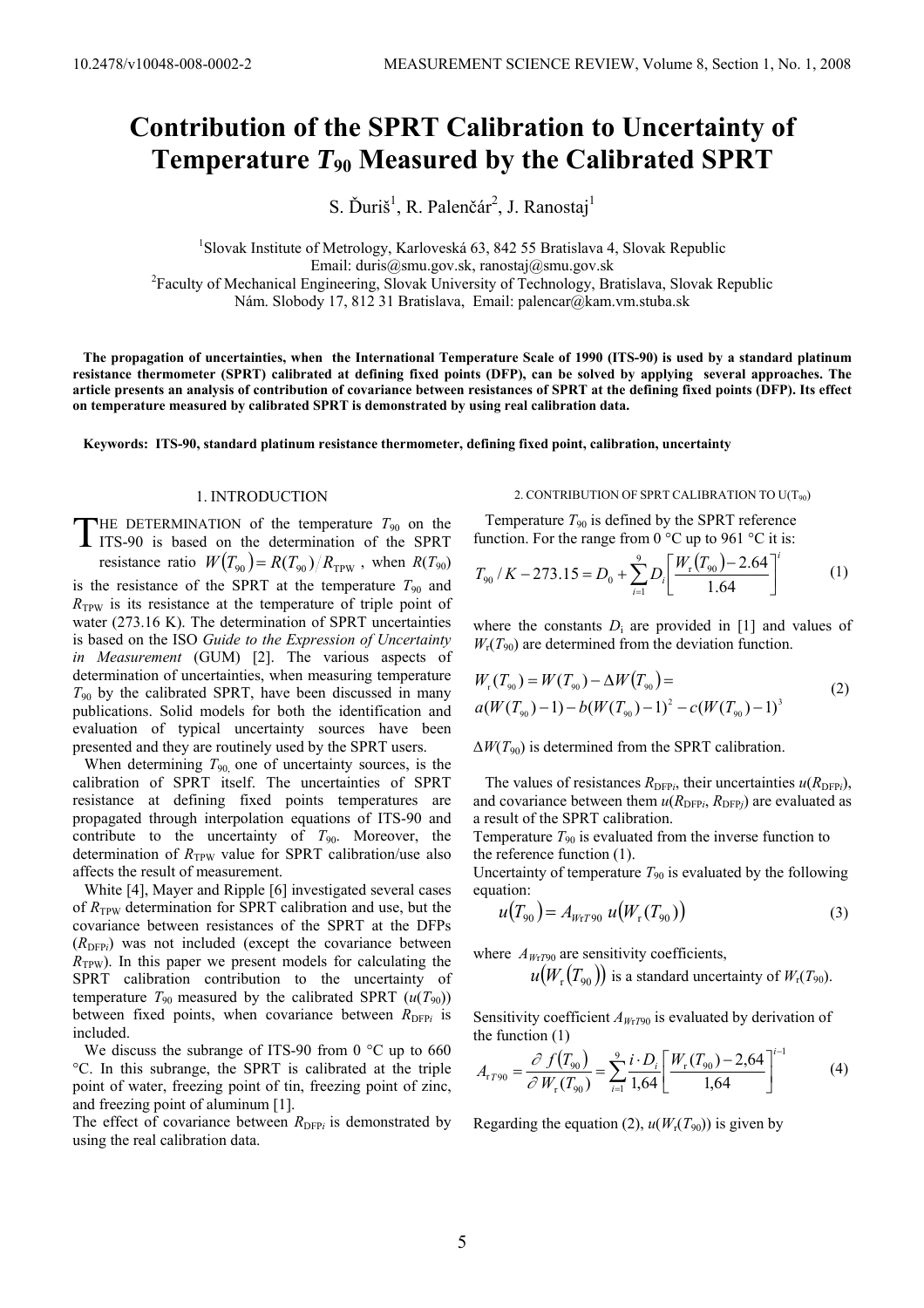$$
u^{2}(W_{r}(T_{90})) = u^{2}(W(T_{90})) + u^{2}(\Delta W(T_{90}))
$$
  
- 2u(W(T\_{90}), \Delta W(T\_{90})) (5)

Where  $u(W_r(T_{90}))$  is a standard uncertainty of  $W_r(T_{90})$ ,  $u(\Delta W(T_{90}))$  is a standard uncertainty of  $\Delta W(T_{90})$ ,  $u(W(T_{90}), \Delta W(T_{90}))$  is covariance between  $W(T_{90})$  and  $\Delta W(T_{90})$ .

 In the equations [7, 10] we presented a method for evaluating the SPRT calibration, when covariance between  $R_{\text{DFPi}}$  is included, and a method for evaluating the calibration contribution to uncertainty of  $T_{90}$  which is measured by the calibrated SPRT. The presented method was based on coefficients of the deviation function. In this article we present methods based on SPRT resistance ratios  $W_{\text{DFPi}}$  and resistances  $R_{\text{DFPi}}$ .

Regarding the equation (5),  $u(W_r(T_{90}))$  is evaluated by the following equation.

$$
u^{2}(W_{r}(T_{90})) = u^{2}(W(T_{90})) + \sum_{i=2}^{4} A_{i}^{2} \omega u^{2}(W_{\text{DFP}i}) + 2 \sum_{i=2}^{3} \sum_{i>j}^{4} A_{i} \omega_{j} A_{j} \omega u \left( W_{\text{DFP}i}, W_{\text{DFP}j} \right) + 2 \sum_{i=2}^{4} A_{i} \omega_{j} u \left( W(T_{90}), W_{\text{DFP}i} \right)
$$
\n
$$
(6)
$$

Where

$$
A_{iT90} = \frac{\partial W_r(T_{90})}{\partial W_{\text{DPBi}}}
$$

 Various methods, including algebraic approximations [6] would be used to calculate these derivations. Sensitivity coefficients would be evaluated also by using the Lagrange polynominal, as demonstrated at [3, 5].

DPB



Fig.1. Sensitivity coefficients  $A_{TPW}$ ,  $A_{Sn}$ ,  $A_{Zn}$ ,  $A_{Al}$ 

Uncertainty of  $W_{\text{DFP}i}$  is given by

$$
u^{2}(W_{\text{DFPi}}) = \frac{u^{2}(R_{\text{DFPi}}) + W_{\text{DFPi}}^{2}}{R^{2} \text{TW}_{i}} \frac{u^{2}(R_{\text{TPWi}})}{(R_{\text{DFPi}})}
$$
(7)

The covariance  $u(W_{\text{DFPi}}, W_{\text{DFPI}})$  are as follows

$$
u(W_{\text{DFP}}, W_{\text{DFP}}) = \frac{1}{R_{\text{TPW}/R_{\text{TPW}}}} [u(R_{\text{DFP}}, R_{\text{DFP}}) - W_{\text{DFP}} u(R_{\text{TPW}/R_{\text{DFP}}}) - W_{\text{DFP}} u(R_{\text{TPW}}, R_{\text{DFP}}) + W_{\text{DFP}} w(R_{\text{TFW}/R_{\text{DFP}}})]
$$
\n
$$
(8)
$$

$$
u(W(T_{90}), W_{\text{DFP}i})
$$
 are given by

$$
u(W(T_{90}), W_{\text{DFPi}}) = -\frac{1}{R_{\text{TPW}}} W_{T90} u(R_{\text{TPW}}, W_{\text{DFPi}})
$$
(9)

where  $u(R_{TPW}, W_{DFPi})$ 

$$
u(R_{\text{TPW}}, R_{\text{DFP}i}) = \frac{1}{3} \sum_{j=2}^{4} u(R_{\text{TPW}j}, R_{\text{DFP}i})
$$
(10)

A substitution of  $u(W(T_{90}))$  from the equation (7), when index  $\mu^{i}$  is replaced by  $(T_{90})$ ,  $u(W_{\text{DFPi}})$  for  $i = 2,3,4$  also from (7),  $u(W_{\text{DFP}i}, W_{\text{DF}Pj})$  from (8) and  $u(W(T_{90}), W_{\text{DF}Pi})$  from (9) (we assume that  $u(R(T_{90}))$ ,  $R_{\text{DF}Pi} = u(R(T_{90}))$ ,  $R_{\text{TPW}i} = 0$ and  $R_{TPW1} \approx R_{TPW2} \approx R_{TPW3} \approx R_{TBV4}$  into the equation (5), results in

$$
u^{2}(W_{r}(T_{90})) = \frac{1}{R_{\text{trw}}^{2}} \left[ u^{2}(R(T_{90})) + W(T_{90})^{2} u^{2}(R_{\text{trw}}) + \sum_{i=2}^{4} A_{i790}^{2} [u^{2}(R_{\text{trw}}) + W_{\text{DFP}}^{2} u^{2}(R_{\text{Trw}})] + 2 \sum_{i=2}^{3} \sum_{j=i+1}^{4} A_{i790} A_{j790} u (R_{\text{DFP}}) + \sum_{i=2}^{3} \sum_{j=i+1}^{4} A_{i790} A_{j790} u (R_{\text{DFP}}) + 2 \sum_{i=2}^{3} \sum_{j=i+1}^{4} A_{i790} A_{j790} W_{\text{DFP}} W_{\text{DFP}} W_{\text{DFP}} u (R_{\text{Trw}}) + R_{\text{Trw}} \right)
$$
  

$$
2 \sum_{i=2}^{4} \sum_{j=2}^{4} A_{i790} A_{j790} W_{\text{DFP}} u (R_{\text{DFP}}) R_{\text{Trw}}) + 2 \sum_{i=2}^{4} A_{i790} W(T_{90}) u (R_{\text{Trw}}) R_{\text{DFP}}) \right]
$$
  

$$
2 \sum_{i=2}^{4} A_{i790} W(T_{90}) W_{\text{DFP}} u (R_{\text{Trw}}) R_{\text{Trw}}) + 2 \sum_{i=2}^{4} A_{i790} W(T_{90}) u (R_{\text{Trw}}) R_{\text{DFP}}) \right]
$$
  
(11)

The uncertainties and covariance in the equation (11) are, except for  $u(R_{TPW}, R_{DFPi})$  and  $u(R_{TPW}, R_{TPWi})$ , determined in the SPRT calibration. The three different cases of  $u(R_{TPW}$ ,  $R_{\text{DFP}i}$ ) and  $u(R_{\text{TPW}}$ ,  $R_{\text{TPW}i}$ ) are described below.

a)  $R_{TPW}$  used for the SPRT calibration and  $R_{TPW}$  used for the determination of  $T_{90}$  (measurement) are determined from the independent no correlated measurements and also all the  $R_{\text{DFPi}}$  are determined from the independent no correlated measurements, i.e.  $u(R_{TPW}, R_{DFPi}) = 0$ ,  $u(R_{TPW}, R_{TWi}) = 0$ ,  $u(R_{TPWi}, R_{TPWj}) = 0$ ,  $u(R_{TPWi}, R_{DFPj}) = 0$ ,  $u(R_{DFPi}, R_{DFPj}) = 0$ . This is a rather theoretical case, because correlations between  $R_{\text{DFP}i}$  always exist.

$$
u^{2}(W_{r}(T_{90})) = \frac{1}{R_{\text{TPW}}^{2}} \left[ u^{2}(R(T_{90})) + W(T_{90})^{2} u^{2}(R_{\text{TPW}}) + \sum_{i=2}^{4} \left( u^{2}(R_{\text{DFP}}) + W_{\text{DFB}i}^{2} u^{2}(R_{\text{TPW}i}) \right) A_{i}^{2} \right]
$$
\n(12)

b1) All the  $R_{TPWi}$  are from the single calibration of SPRT at TPW and  $R_{\text{DFP}i}$  are not correlated, i.e.  $u(R_{\text{TPW}}, R_{\text{TPW}i})$  =  $u^2(R_{\text{TPW}})$ ,  $u(R_{\text{TPW}}R_{\text{DFP}}) = u^2(R_{\text{TPW}})$ ,  $u(R_{\text{TPW}}$ ,  $R_{\text{DFP}}) = 0$ ,  $u(R_{\text{TPW}}/R_{\text{DF}}) = 0$ ,  $u(R_{\text{DF}}/R_{\text{DF}}) = 0$ .

$$
u^{2}(W_{r}(T_{90})) = \frac{1}{R_{\text{TPW}}^{2}} \left[ u^{2}(R(T_{90})) + \sum_{i=1}^{4} A_{i}^{2} \omega_{0} u^{2}(R_{\text{DFR}}) \right]
$$
(13)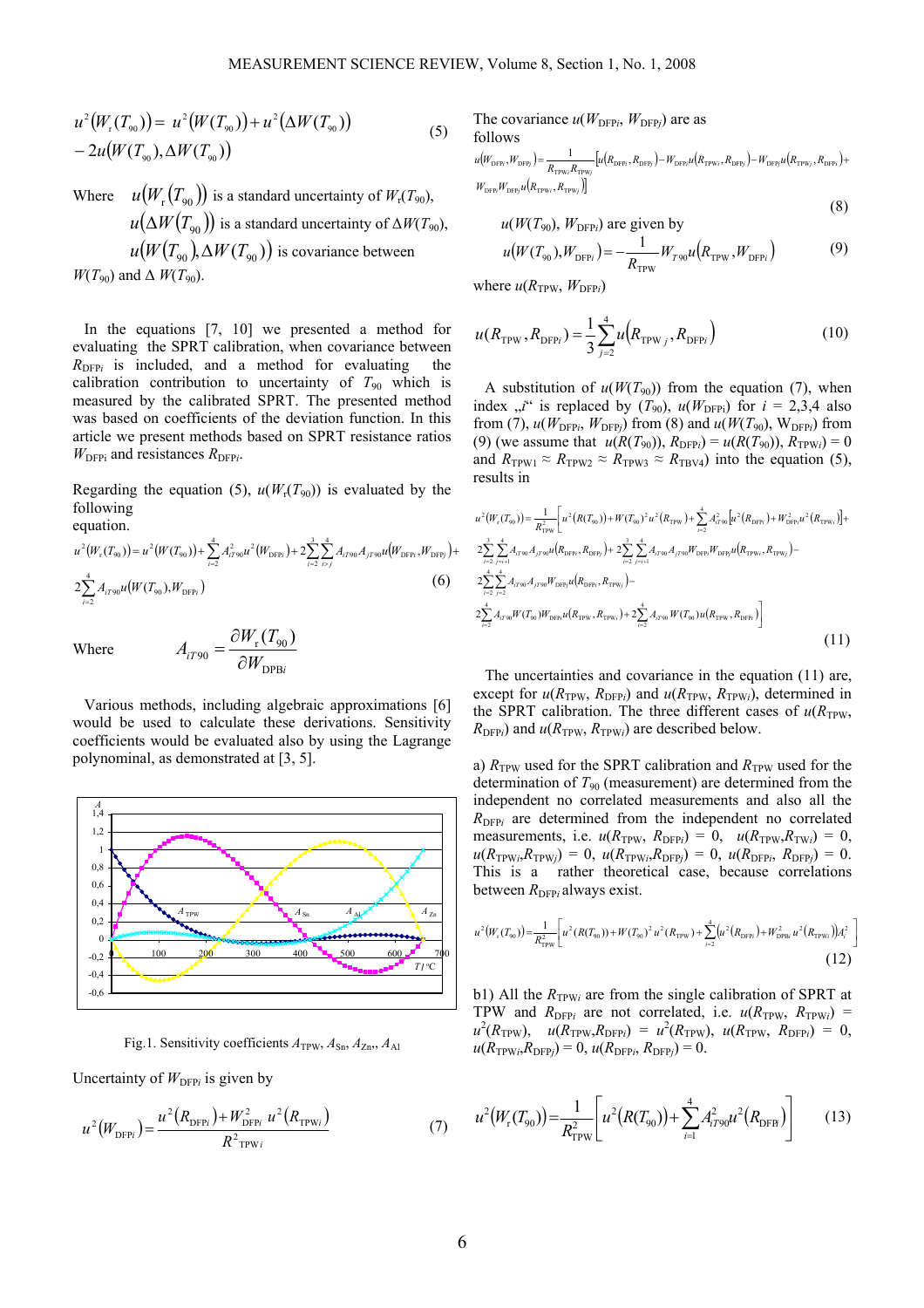b2) All the  $R_{TPWi}$  are from the single calibration of SPRT at TPW and  $R_{\text{DFP}i}$  are correlated, i.e.  $u(R_{\text{TPW}}, R_{\text{TPW}i}) = u^2(R_{\text{TPW}})$ ,  $u(R_{\text{TPW}}; R_{\text{TPW}}) = u^2(R_{\text{TPW}}).$ 

$$
u^{2}(W_{r}(T_{90})) = \frac{1}{R_{\text{TPW}}^{2}} \Big[ u^{2}(R(T_{90})) + W(T_{90})u^{2}(R_{\text{TPW}}) + \sum_{i=2}^{4} A_{i790}^{2} \Big[ u^{2}(R_{\text{DFB}}) + W_{\text{DFB}}^{2} u^{2}(R_{\text{TPW}}) \Big] +
$$
  
\n
$$
2 \sum_{i=2}^{3} \sum_{j=1}^{4} A_{i790} A_{j790} u(R_{\text{DFB}}, R_{\text{DFB}}) + 2 \sum_{i=2}^{3} \sum_{j=1}^{4} A_{i790} A_{j790} W_{\text{DFB}} W_{\text{DFB}} u^{2}(R_{\text{TPW}}) -
$$
  
\n
$$
2 \sum_{i=2}^{4} \sum_{j=2}^{4} A_{i790} A_{j790} W_{\text{DFB}} u(R_{\text{DFB}}, R_{\text{TPW}}) -
$$
  
\n
$$
2 \sum_{i=2}^{4} A_{i790} W(T_{90}) W_{\text{DFB}} u^{2}(R_{\text{TPW}}) + 2 \sum_{i=2}^{4} A_{i790} W(T_{90}) u(R_{\text{TPW}}, R_{\text{DFB}}) \Big]
$$
  
\n(14)

c1) one of  $R_{TPW}$  is used for the calibration (denoted as  $R_{TPW}$ ,  $_{\text{cal}}$ ) and the other one for the measuring of  $T_{90}$ .  $R_{\text{DFP}i}$  are not correlated, i.e.  $u(R_{TPW}, R_{TPWi}) = 0$ ,  $u(R_{TPWi}, R_{DFPi}) =$  $u^2(R_{\text{TPW}})$ ,  $u(R_{\text{TPW}}$ ,  $R_{\text{DFP}i}$ ) = 0,  $u(R_{\text{TPW}i}, R_{\text{DFP}j})$  = 0.

$$
u^{2}(W_{r}(T_{y_{0}})) = \frac{1}{R_{\text{TPW}}^{2}}.
$$
\n
$$
\left[ u^{2}(R(T_{y_{0}})) + W(T_{y_{0}})^{2} u^{2}(R_{\text{TPW}}) + \sum_{i=2}^{4} A_{i\tau y_{0}}^{2} u^{2}(R_{\text{DFF}}) + (W(T_{y_{0}}) - A_{\text{TPW}}(T_{y_{0}}))^{2} u^{2}(R_{\text{TPW,cal}}) \right]
$$
\n(15)

c2) one of  $R_{TPW}$  is used for the calibration (denoted as  $R_{TPW}$ ,  $_{\text{cal}}$ ) and the other one for the measuring of  $T_{90}$ .  $R_{\text{DFP}i}$  are correlated,.i.e.  $u(R_{\text{TPW}}$ ,  $R_{\text{TPW}}$ ) = 0,  $u(R_{\text{TPW}}$ <sub>*i*</sub>, $R_{\text{TPW}}$ <sub>*i*</sub>) =  $u^2(R_{\text{TPW}}), u(R_{\text{TPW}}, R_{\text{DFP}i}) = 0$ 

$$
u^{2}(W_{r}(T_{90})) = \frac{1}{R_{\text{TPW}}^{2}} \Big[ u^{2}(R(T_{90})) + W^{2}(T_{90})u^{2}(R_{\text{TPW}}) + \\ \sum_{i=2}^{4} A_{iT90}^{2} u^{2}(R_{\text{DFF}i}) + (W(T_{90}) - A_{\text{TPWT}})^{2} u^{2}(R_{\text{TPWcal}}) + \\ 2 \sum_{i=2}^{3} \sum_{j=i+1}^{4} A_{iT90} A_{jT90} u(R_{\text{DFF}i}, R_{\text{DFF}j}) - 2 \sum_{i=2}^{4} \sum_{j=2}^{4} A_{iT90} A_{jT90} W_{j} u(R_{\text{DFF}i}, R_{\text{TPW,cal}}) \Big] \tag{16}
$$

#### 3. CALCULATIONS AND SUMMARY

 The presented model was used with the real SPRT calibration data (calibration was performed at the Slovak Institute of Metrology). The calibration data are shown in the Tab.1, Tab.2, Tab.3, Tab.4, and Tab.5.

The considered uncertainty sources are:

- purity of the DFP substance /column 1 at Tab.3, Tab.4 and Tab.5/
- hydrostatic pressure /column 2/
- self-heating of SPRT /column 3/
- perturbing heat exchanges between the both sensor and surrounding parts different in temperature from the liquid-solid phase change /column 4/
- gas pressure in the cell /column 5/
- choice of fixed point value /column 6/
- isotopic composition (only for TPW) /column 7/
- residual gas pressure at the TPW cell /column 8/
- resistance of standard resistor /column 9/
- nonlinearity of resistance bridge /column 10/
- calibration of the standard resistance /column 11/

Table 1 SPRT calibration data.

| <b>DFB</b>     | $R_{\text{DFP}}/\Omega$ | $u(R_{\text{DFP}})/\Omega$ |
|----------------|-------------------------|----------------------------|
| $TPW_{Sn}$     | 24.800200               | $1.17 \cdot 10^{-5}$       |
| $TPW_{Zn}$     | 24.800193               | $1.17 \cdot 10^{-5}$       |
| $TPW_{Al}$     | 24.800187               | $1.17 \cdot 10^{-5}$       |
| Sn             | 46.939753               | $3.85 \cdot 10^{-5}$       |
| Z <sub>n</sub> | 63.705675               | $4.98 \cdot 10^{-5}$       |
| A1             | 83.719187               | $6.32 \cdot 10^{-5}$       |

Table 2 Expanded uncertainties of the SPRT calibration at DFPs (*k*=2) / mK.

| Source                |                          | າ          |            |            |            | 6                        |            | 8          | 9          | 10         |           | $B^*$      | $A^*$      | $C^*$      |
|-----------------------|--------------------------|------------|------------|------------|------------|--------------------------|------------|------------|------------|------------|-----------|------------|------------|------------|
|                       | $\overline{\phantom{a}}$ | 4.00       | 2.00       | 2.00       |            | $\overline{\phantom{a}}$ | 4.90       | 1.50       | 2.0        | 2.00       | 9.89      | .258       | 1.98       | 1 2 7 3    |
| $u(R_{\text{TPWSn}})$ |                          | $10^{-7}$  | $.10^{-6}$ | $.10^{-6}$ |            |                          | $.10^{-6}$ | $.10^{-9}$ | $10^{-7}$  | $.10^{-6}$ | $10^{-6}$ | $.10^{-5}$ | $.10^{-6}$ | $.10^{-5}$ |
|                       |                          | 4,00       | 2,00       | 2,00       |            | $\overline{\phantom{a}}$ | 4.90       | 1.50       | 2.0        | 2.00       | 9.89      | .258       | 1.98       | 1.273      |
| $u(R_{\text{TPWZn}})$ |                          | $.10^{-7}$ | $10^{-6}$  | $.10^{-6}$ |            |                          | $10^{-6}$  | $10^{-9}$  | $10^{-7}$  | $.10^{-6}$ | $10^{-6}$ | $.10^{-5}$ | $10^{-6}$  | $10^{-5}$  |
|                       | $\overline{\phantom{0}}$ | 4.00       | 2.00       | 2.00       |            | $\overline{\phantom{a}}$ | 4.90       | 1.50       | 2.0        | 2.00       | 9.89      | .258       | 1.98       | 1 2 7 3    |
| $u(R_{\text{TBVAl}})$ |                          | $.10^{-7}$ | $10^{-6}$  | $.10^{-6}$ |            |                          | $.10^{-6}$ | $.10^{-9}$ | $10^{-7}$  | $.10^{-6}$ | $10^{-6}$ | $.10^{-5}$ | $.10^{-6}$ | $10^{-5}$  |
|                       | 1.934                    | 1.66       | 1.84       | 4.60       | 3.13       | 7.37                     |            | -          | 2.1        | 1.01       | 2.39      | 3.378      | 1.842      | 3.848      |
| $u(R_{\rm Sn})$       | $10^{-5}$                | $10^{-6}$  | $10^{-6}$  | $.10^{-6}$ | $.10^{-6}$ | $.10^{-6}$               |            |            | $.10^{-7}$ | $10^{-5}$  | $10^{-5}$ | $10^{-5}$  | $10^{-5}$  | $10^{-5}$  |
|                       | 3.12                     | 191        | 1.73       | 4.33       | 3.81       | 6.93                     |            |            | 2.7        | 9.53       | 3.21      | 4.67       | 1.734      | 4.981      |
| $u(R_{\text{Zn}})$    | $10^{-5}$                | $10^{-6}$  | $10^{-6}$  | $.10^{-6}$ | $10^{-6}$  | $.10^{-6}$               |            |            | $.10^{-7}$ | $.10^{-6}$ | $10^{-5}$ | $.10^{-5}$ | $.10^{-5}$ | $10^{-5}$  |
|                       | 3.974                    | 1 03       | 1.59       | 7.95       | 5.64       | 7.95                     |            |            | 3.6        | 1.03       | 3.97      | 5 8 5 4    | 2.385      | 6.321      |
| $u(R_{\rm Al})$       | $.10^{-5}$               | $10^{-6}$  | $10^{-6}$  | $10^{-6}$  | $10^{-6}$  | $.10^{-6}$               |            |            | $10^{-7}$  | $10^{-5}$  | $10^{-5}$ | $10^{-5}$  | $10^{-5}$  | $.10^{-5}$ |

 $A^*$  - type A evaluation of standard uncertainty,  $B^*$  - type B evaluation of uncertainty from the contributions 1-11,  $C^*$  combined standard uncertainty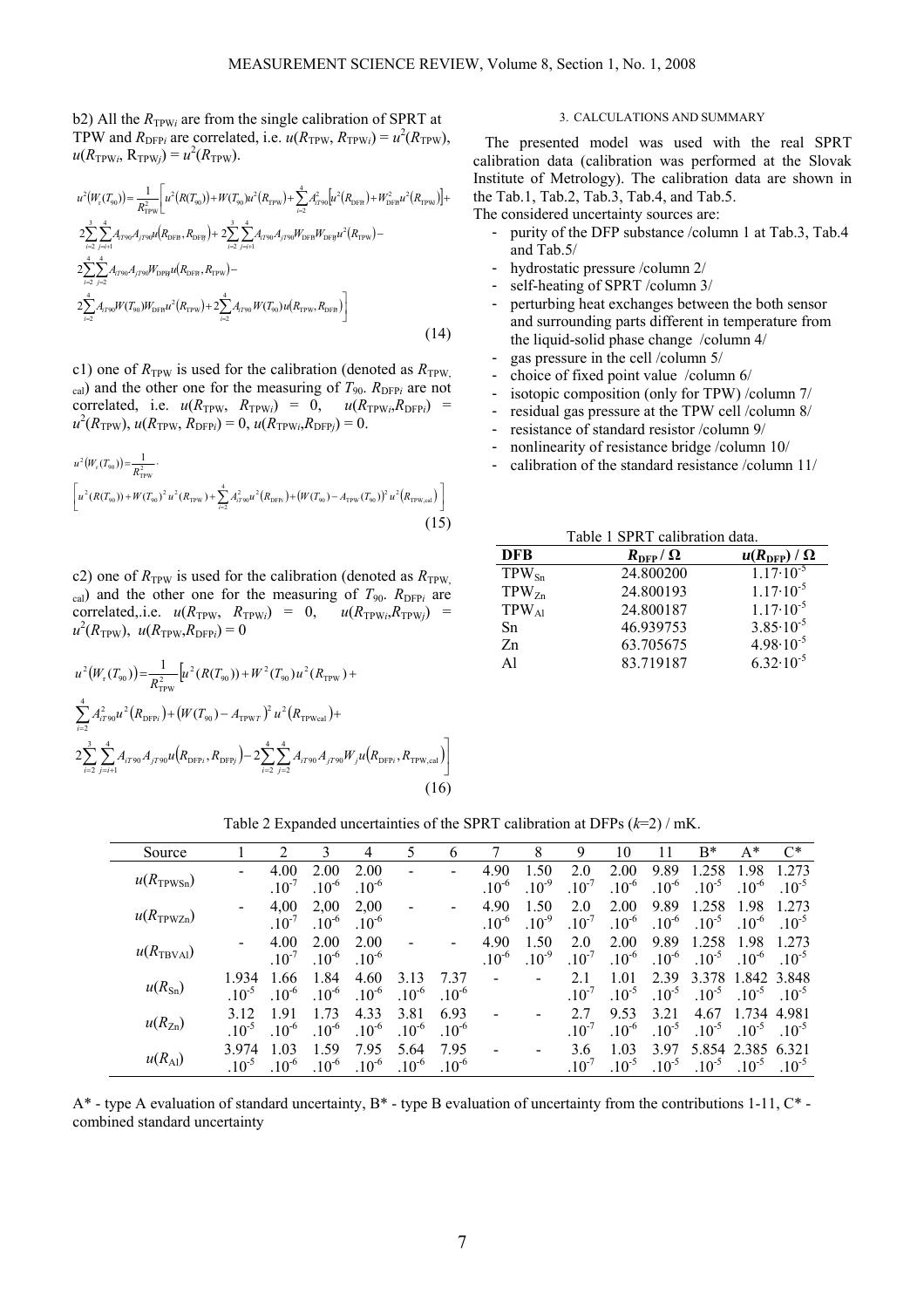| Source                                  | 2 | 3 | 4    | 5 | 6 | 7 | 8 | 9 | 10 | 11 |
|-----------------------------------------|---|---|------|---|---|---|---|---|----|----|
| $r(R_{\text{TPWSn}}, R_{\text{TPWZn}})$ |   |   |      |   |   |   |   |   |    |    |
| $r(R_{\text{TPWSn}}, R_{\text{TPWA1}})$ |   |   |      |   |   |   |   |   |    |    |
| $r(R_{\text{TPWZn}}, R_{\text{TPWAl}})$ |   |   |      |   |   |   |   |   |    |    |
| $r(R_{TPWSn}, R_{Sn})$                  |   |   |      |   |   |   |   |   |    |    |
| $r(R_{\text{TPWSn}}, R_{\text{Zn}})$    |   |   |      |   |   |   |   |   |    |    |
| $r(R_{\text{TPWSn}}, R_{\text{Al}})$    |   |   |      |   |   |   |   |   |    |    |
| $r(R_{\text{TPWZn}}, R_{\text{Sn}})$    |   |   | - 1  |   |   |   |   |   |    |    |
| $r(R_{\text{TPWZn}}, R_{\text{Zn}})$    |   |   | $-1$ |   |   |   |   |   |    |    |
| $r(R_{\text{TPWZn}}, R_{\text{Al}})$    |   |   |      |   |   |   |   |   |    |    |
| $r(R_{TPWAI}, R_{Sn})$                  |   |   | - 1  |   |   |   |   |   |    |    |
| $r(R_{TPWAI}, R_{Zn})$                  |   |   |      |   |   |   |   |   |    |    |
| $r(R_{\text{TPWAI}}, R_{\text{Al}})$    |   |   | - 1  |   |   |   |   |   |    |    |
| $r(R_{\rm Sn}, R_{\rm Zn})$             |   |   |      |   |   |   |   |   |    |    |
| $r(R_{\rm Sn}, R_{\rm Al})$             |   |   |      |   |   |   |   |   |    |    |
| $r(R_{\text{Zn}}, R_{\text{Al}})$       |   |   |      |   |   |   |   |   |    |    |

Table 3. Correlation coefficients

Table 4 Covariance on SPRT calibration at the DFPs

|                                         | Table 4 Covariance on SPRT calibration at the DFPs |                    |                    |                    |                  |                  |                    |                  |                    |                    |                    |                    |
|-----------------------------------------|----------------------------------------------------|--------------------|--------------------|--------------------|------------------|------------------|--------------------|------------------|--------------------|--------------------|--------------------|--------------------|
| Source                                  | $\mathbf{1}$                                       | $\overline{2}$     | 3                  | 4                  | 5                | 6                | 7                  | 8                | 9                  | 10                 | 11                 | Sum                |
|                                         | $\overline{0}$                                     | 1.6                | 4.0                | 4.0                | $\overline{0}$   | $\theta$         | 2.40               | 2.25             | 4.0                | 4.0                | 9.787              | 1.341              |
| $u(R_{\text{TPWSn}}, R_{\text{TPWZn}})$ |                                                    | $.10^{\text{-}13}$ | $.10^{\mbox{-}12}$ | $.10^{\text{-}12}$ |                  |                  | $.10^{\mbox{-}11}$ | $.10^{-18}$      | $.10^{\text{-}14}$ | $.10^{\mbox{-}12}$ | $.10^{-11}$        | $.10^{-10}$        |
|                                         | $\boldsymbol{0}$                                   | 1.6                | 4.0                | 4.0                | $\boldsymbol{0}$ | $\boldsymbol{0}$ | 2.40               | 2.25             | 4.0                | 4.0                | 9.787              | 1.341              |
| $u(R_{\text{TPWSn}}, R_{\text{TPWAI}})$ |                                                    | $.10^{-13}$        | $.10^{-12}$        | $.10^{-12}$        |                  |                  | $.10^{-11}$        | $.10^{-18}$      | $.10^{-14}$        | $.10^{-12}$        | $.10^{-11}$        | $.10^{-10}$        |
|                                         | $\boldsymbol{0}$                                   | 1.6                | 4.0                | 4.0                | $\theta$         | $\boldsymbol{0}$ | 2.40               | 2.25             | 4.0                | 4.0                | 9.787              | 1.341              |
| $u(R_{TPWZn}, R_{TPWAl})$               |                                                    | $.10^{\text{-}13}$ | $.10^{-12}$        | $.10^{-12}$        |                  |                  | $.10^{-11}$        | $.10^{-18}$      | $.10^{-14}$        | $.10^{\text{-}12}$ | $.10^{-11}$        | $.10^{-10}$        |
|                                         | $\boldsymbol{0}$                                   | $\theta$           | 3.7                | $-9.21$            | $\theta$         | $\theta$         | $\boldsymbol{0}$   | $\theta$         | 4.2                | 2.03               | 2.368              | 2.516              |
| $u(R_{\text{TPWSn}}, R_{\text{Sn}})$    |                                                    |                    | $.10^{-12}$        | $.10^{-12}$        |                  |                  |                    |                  | $.10^{-14}$        | $.10^{\mbox{-}11}$ | $.10^{-10}$        | $.10^{-10}$        |
|                                         | $\boldsymbol{0}$                                   | $\boldsymbol{0}$   | 3.5                | $-8.67$            | $\theta$         | $\mathbf{0}$     | $\boldsymbol{0}$   | $\boldsymbol{0}$ | 5,4                | 1,91               | 3,173              | 3,312              |
| $u(R_{TPWSn}, R_{Zn})$                  |                                                    |                    | $.10^{\mbox{-}12}$ | $.10^{-12}$        |                  |                  |                    |                  | $.10^{\text{-}14}$ | $.10^{\mbox{-}11}$ | $.10^{-10}$        | $.10^{\mbox{-}10}$ |
|                                         | $\boldsymbol{0}$                                   | $\theta$           | 3.2                | $-1.59$            | $\theta$         | $\mathbf{0}$     | $\boldsymbol{0}$   | $\boldsymbol{0}$ | 7,2                | 2,07               | 3,931              | 4,012              |
| $u(R_{\text{TPWSn}}, R_{\text{Al}})$    |                                                    |                    | $.10^{-12}$        | $.10^{-11}$        |                  |                  |                    |                  | $.10^{-14}$        | $.10^{-11}$        | $.10^{-10}$        | $.10^{-10}$        |
|                                         | $\boldsymbol{0}$                                   | $\theta$           | 3.7                | $-9.21$            | $\theta$         | $\boldsymbol{0}$ | $\boldsymbol{0}$   | $\boldsymbol{0}$ | 4,2                | 2,03               | 2,368              | 2,516              |
| $u(R_{TPWZn}, R_{Sn})$                  |                                                    |                    | $.10^{-12}$        | $.10^{-12}$        |                  |                  |                    |                  | $.10^{-14}$        | $.10^{\mbox{-}11}$ | $.10^{-10}$        | $.10^{-10}$        |
|                                         | $\boldsymbol{0}$                                   | $\mathbf{0}$       | 3.5                | $-8.67$            | $\theta$         | $\boldsymbol{0}$ | $\boldsymbol{0}$   | $\theta$         | 5,4                | 1,91               | 3,173              | 3,312              |
| $u(R_{TPWZn}, R_{Zn})$                  |                                                    |                    | $.10^{-12}$        | $.10^{-12}$        |                  |                  |                    |                  | $.10^{-14}$        | $.10^{-11}$        | $.10^{-10}$        | $.10^{-10}$        |
|                                         | $\boldsymbol{0}$                                   | $\theta$           | 3.2                | $-1.59$            | $\boldsymbol{0}$ | $\mathbf{0}$     | $\boldsymbol{0}$   | $\boldsymbol{0}$ | 7,2                | 2,07               | 3,931              | 4,012              |
| $u(R_{TPWZn}, R_{Al})$                  |                                                    |                    | $.10^{\mbox{-}12}$ | $.10^{-11}$        |                  |                  |                    |                  | $.10^{-14}$        | $.10^{\mbox{-}11}$ | $.10^{-10}$        | $.10^{\mbox{-}10}$ |
|                                         | $\boldsymbol{0}$                                   | $\mathbf{0}$       | 3,7                | $-9,21$            | $\theta$         | $\boldsymbol{0}$ | $\boldsymbol{0}$   | $\boldsymbol{0}$ | 4,2                | 2,03               | 2,368              | 2,516              |
| $u(R_{TPWAI}, R_{Sn})$                  |                                                    |                    | $.10^{-12}$        | $.10^{-12}$        |                  |                  |                    |                  | $.10^{-14}$        | $.10^{-11}$        | $.10^{-10}$        | $.10^{-10}$        |
|                                         | $\boldsymbol{0}$                                   | $\boldsymbol{0}$   | 3,5                | $-8.67$            | $\theta$         | $\boldsymbol{0}$ | $\boldsymbol{0}$   | $\boldsymbol{0}$ | 5,4                | 1,91               | 3,173              | 3,312              |
| $u(R_{TPWAI}, R_{Zn})$                  |                                                    |                    | $.10^{-12}$        | $.10^{\text{-}12}$ |                  |                  |                    |                  | $.10^{-14}$        | $.10^{\mbox{-}11}$ | $.10^{-10}$        | $.10^{\mbox{-}10}$ |
|                                         | $\boldsymbol{0}$                                   | $\mathbf{0}$       | 3,2                | $-1,59$            | $\theta$         | $\mathbf{0}$     | $\boldsymbol{0}$   | $\theta$         | 7,2                | 2,07               | 3,931              | 4,012              |
| $u(R_{TPWAI}, R_{Al})$                  |                                                    |                    | $.10^{-12}$        | $.10^{-11}$        |                  |                  |                    |                  | $.10^{\text{-}14}$ | $.10^{\mbox{-}11}$ | $.10^{-10}$        | $.10^{\mbox{-}10}$ |
|                                         | $\boldsymbol{0}$                                   | $\boldsymbol{0}$   | 3,2                | 2,00               | $\boldsymbol{0}$ | $\boldsymbol{0}$ | $\boldsymbol{0}$   | $\boldsymbol{0}$ | 5,7                | 9,65               | 7,678              | 8,875              |
| $u(R_{\rm Sn}, R_{\rm Zn})$             |                                                    |                    | $.10^{-12}$        | $.10^{-11}$        |                  |                  |                    |                  | $.10^{\text{-}14}$ | $.10^{-11}$        | $.10^{-10}$        | $.10^{\mbox{-}10}$ |
|                                         | $\boldsymbol{0}$                                   | $\theta$           | 2,9                | 3,66               | $\theta$         | $\mathbf{0}$     | $\boldsymbol{0}$   | $\theta$         | 7,56               | 1,05               | 9,514              | 1,096              |
| $u(R_{\rm Sn}, R_{\rm Al})$             |                                                    |                    | $.10^{-12}$        | $.10^{\text{-}11}$ |                  |                  |                    |                  | $.10^{-14}$        | $.10^{\mbox{-}10}$ | $.10^{\text{-}10}$ | $.10^{-9}$         |
|                                         | $\boldsymbol{0}$                                   | $\boldsymbol{0}$   | 2,8                | 3,45               | $\boldsymbol{0}$ | $\boldsymbol{0}$ | $\boldsymbol{0}$   | $\boldsymbol{0}$ | 9,72               | 9,84               | 1,274              | 1,410              |
| $u(R_{\text{Zn}}, R_{\text{Al}})$       |                                                    |                    | $.10^{-12}$        | $.10^{-11}$        |                  |                  |                    |                  | $.10^{-14}$        | $.10^{-11}$        | $.10^{-9}$         | $.10^{-9}$         |
|                                         |                                                    |                    |                    |                    |                  |                  |                    |                  |                    |                    |                    |                    |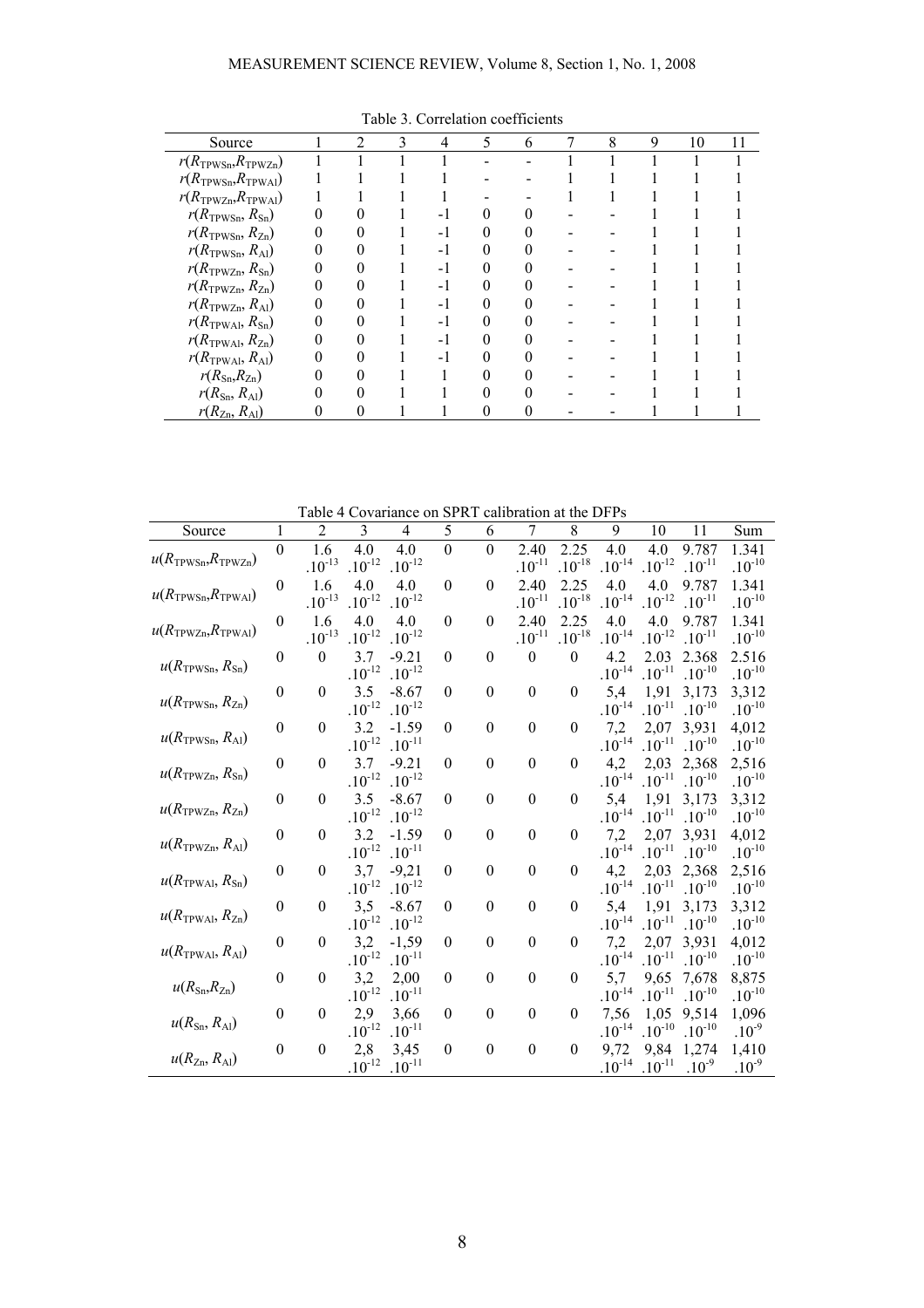Table 5 Correlation coefficients

| $r(R_{\rm TPWSn}, R_{\rm TPWZn})$       | 0.97 |
|-----------------------------------------|------|
| $r(R_{\rm TPWSn},\!R_{\rm TPWA1})$      | 0.97 |
| $r(R_{\text{TPWZn}}, R_{\text{TPWAI}})$ | 0.97 |
| $r(R_{\text{TPWSn}}, R_{\text{Sn}})$    | 0.56 |
| $r(R_{\text{TPWSn}}, R_{\text{Zn}})$    | 0.54 |
| $r(R_{\text{TPWSn}}, R_{\text{Al}})$    | 0.57 |
| $r(R_{\text{TPWZn}}, R_{\text{Sn}})$    | 0.56 |
| $r(R_{\text{TPWZn}}, R_{\text{Zn}})$    | 0.54 |
| $r(R_{\text{TPWZn}}, R_{\text{Al}})$    | 0.57 |
| $r(R_{\text{TPWA1}}, R_{\text{Sn}})$    | 0.56 |
| $r(R_{\text{TPWAI}}, R_{\text{Zn}})$    | 0.54 |
| $r(R_{\text{TPWAI}}, R_{\text{Al}})$    | 0.57 |
| $r(R_{\text{Sn}}, R_{\text{Zn}})$       | 0.46 |
| $r(R_{\rm Sn}, R_{\rm Al})$             | 0.45 |
| $r(R_{\text{Zn}}, R_{\text{Al}})$       | 0.45 |

 We assess the effect of covariance from various origins to uncertainty of temperature  $T_{90}$ .

Individual contributions of terms of the equation (5) (or (11), (14)) to standard uncertainty, when  $u(R(T_{90}))$  is not included, are shown in the Fig.2.

Fig.3 demonstrates the effect of covariance between  $R_{\text{DFP}i}$  to  $u(T_{90})$ . As we can see, it should not be neglected.



Fig. 2. Uncertainty of  $W_r(T_{90})$  and its components, (see the equation (5)).

a) real calibration data (presented in tables above), when  $r(R_{\text{DFP}i}, R_{\text{DFP}}) = 0.45$  and  $r(R_{\text{TPW}i}, R_{\text{TPW}i}) = 0.97$ ,  $r(R_{TPWi}, R_{DFPj}) = 0.55$ .

b) real calibration data (presented in tables above), when correlations between  $R_{\text{DFP}i}$  are not included, but correlations between  $R_{\text{TPW}i}$  are  $r(R_{\text{TBV}i}, R_{\text{TBV}j}) = 0.97$ .





Fig.3. Calibration contribution to  $u(T_{90})$ , when covariance between  $R_{\text{DFPi}}$  is considered.

- a) 1 real calibration data, when  $r(R_{\text{DFP}i}, R_{\text{DFP}j})=0.45$  and  $r(R_{TPWi}, R_{TPWj})=0.97$ ,  $r(R_{TPWi}, R_{DFPj})= 0.55$ , 2 – data from 1, when covariance between  $R_{\text{DFP}i}$  is not considered, but  $r(R_{\text{TPW}_i}, R_{\text{TPW}_i})=0.97$ ,  $R_{\text{TPW}_i,cal}$  was used for the determination of  $T_{90}$
- b) 1 real calibration data when  $r(R_{\text{DFP}i}, R_{\text{DFP}j}) = 0.45$ ,  $r(R_{TPWi}, R_{TPWj})$ =0.97,  $r(R_{TPWi}, R_{DFPj})$ = 0.55, 2 - data from 1, when correlations between  $R_{\text{DFP}i}$  are not considered, but  $r(R_{\text{TPW}i}, R_{\text{TPW}j})=0.97$ ,  $R_{\text{TPW}}$  was considered for the determination of  $T_{90}$

# ACKNOWLEDGEMENT

The authors wish to thank the Faculty of Mechanical Engineering of the Slovak University of Technology, the Slovak Institute of Metrology and the Grant Agency VEGA – grant No.: 1/3131/06 for their support.